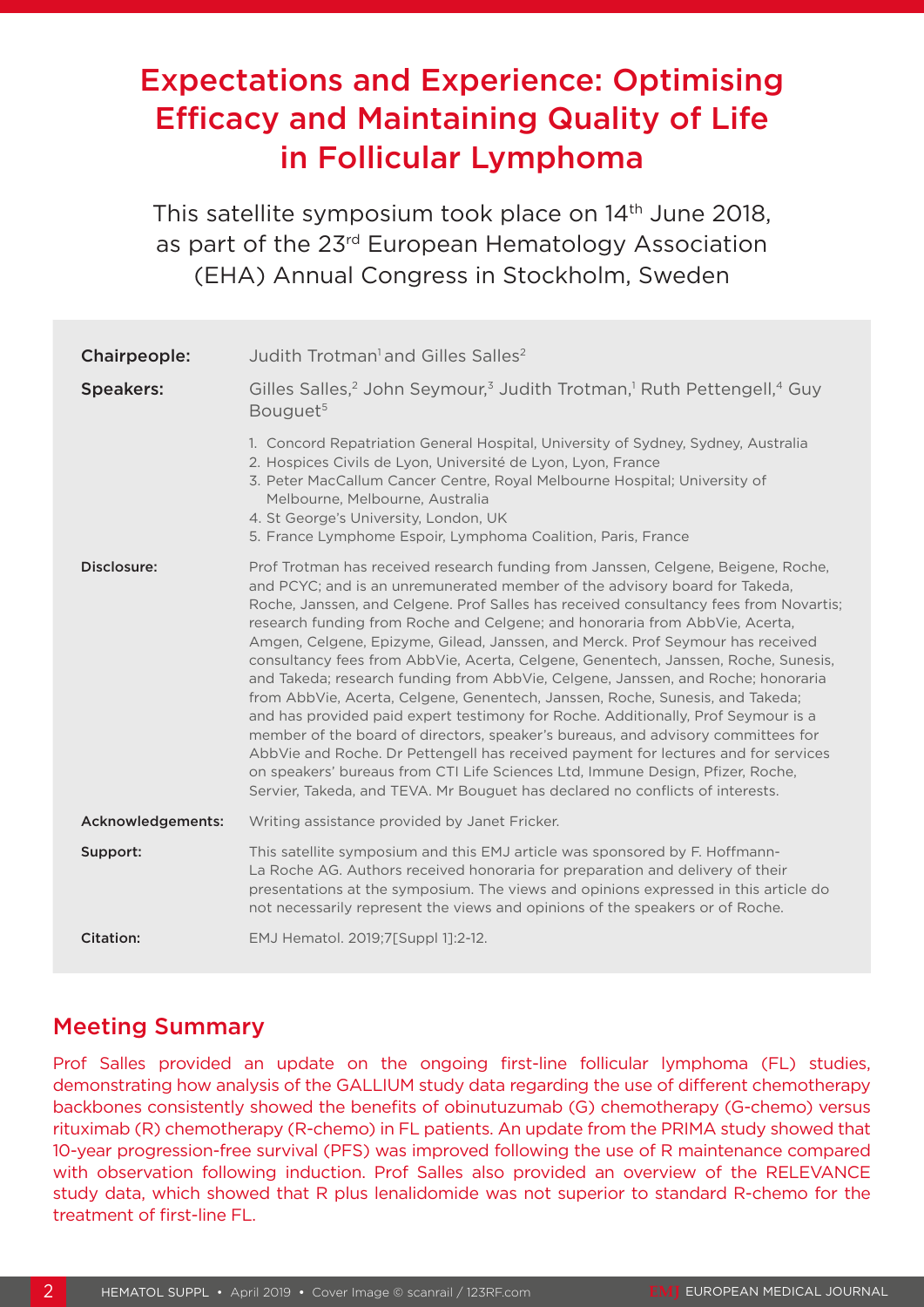Prof Seymour presented data showing that two-thirds of premature FL deaths occur in patients experiencing disease progression within 2 years of treatment, highlighting the need to identify patients at early risk of progression. Prof Seymour explored various prognostic and predictive tools that could be used to identify patients at high risk of death, but he noted that until these prognostic tools are available in the clinic, the high-risk population remains unidentifiable. Furthermore, the accuracy of these prognostic indices needs to be improved. Data analysis from the GALLIUM study showed that G-chemo decreased the risk of a disease progression event in the first 2 years by 46% compared to R-chemo.

Prof Trotman explored the use of PET imaging and detection of minimal residual disease (MRD) to assess treatment outcomes. Prof Trotman showed that PET status at the end of induction is highly prognostic of the outcome. An exploratory analysis of the GALLIUM data showed that the application of the Lugano 2014 response criteria showed a rapid, deep separation of the PFS curves of patients achieving a complete metabolic response (CMR) versus those who did not. There was almost a 5-fold increase in risk of progression and in risk of death in patients failing to achieve CMR. An exploratory analysis of the MRD status of GALLIUM patients showed that a greater proportion of patients in the G-chemo arm achieved MRD-negative status at the end of induction (EOI). Interestingly, patients achieved similar MRD outcomes with G-chemo, regardless of chemotherapy backbone. Both PET and MRD status after induction were independently predictive of PFS.

Dr Pettengell and Mr Bouguet discussed FL from both the clinician's and the patient's perspective, with a focus on health-related quality of life (HRQoL). They demonstrated how a marked decrease in HRQoL at progression highlights the importance of extending remission for FL patients. Dr Pettengell presented data from GALLIUM showing comparable quality of life for patients treated with either G-chemo or R-chemo. They also presented patient surveys showing that FL has a substantial physical and psychological impact on patients that both lasts beyond treatment and persists even during long-term remission.

# First-Line Treatment of Follicular Lymphoma: Understanding the Key Learnings from the Latest Clinical Data

# Professor Gilles Salles

Over a decade ago, studies demonstrated that adding R (the first monoclonal antibody targeting CD20 approved for cancer therapy) to different chemotherapy regimens in FL increased survival compared to chemotherapy alone. A Cochrane Review comparing R-chemo with chemotherapy alone, involving seven randomised controlled studies, demonstrated that R-chemo achieved better overall survival (OS) (hazard ratio [HR] for mortality: 0.63) in comparison to controls.<sup>1</sup>

Over the past 2 years, a number of studies have increased our knowledge of treating newly diagnosed FL patients: GALLIUM, PRIMA,<sup>2</sup> StiL,<sup>3</sup> BRIGHT,<sup>4</sup> and RELEVANCE<sup>5</sup> have all generated important data, which have been presented at key haematology congresses and published in leading journals.

GALLIUM was an open-label, Phase III study in which FL patients were randomised in a 1:1 ratio to receive intravenous G or R in combination with chemotherapy. Choice of chemotherapy (CHOP [cyclophosphamide, hydroxydaunorubicin, oncovin/vincristine, prednisone or prednisolone], CVP [cyclophosphamide, oncovin/vincristine, prednisolone], or bendamustine [benda]) was left to the centre's discretion. Patients responding at the end of induction received maintenance therapy with the same antibody for 2 years or until disease progression. The data presented showed that, after a median follow-up of 41.1 months, progression-free survival (PFS), assessed by investigators (the primary endpoint of the trial) was 82% for G-chemo versus 75% for R-chemo (HR: 0.68; p=0.0016) (Figure 1).6,7

Time to next treatment was markedly improved for G-chemo versus R-chemo (HR: 0.68; p=0.007), but there was no significant difference in the OS of the two groups at 3 years. As there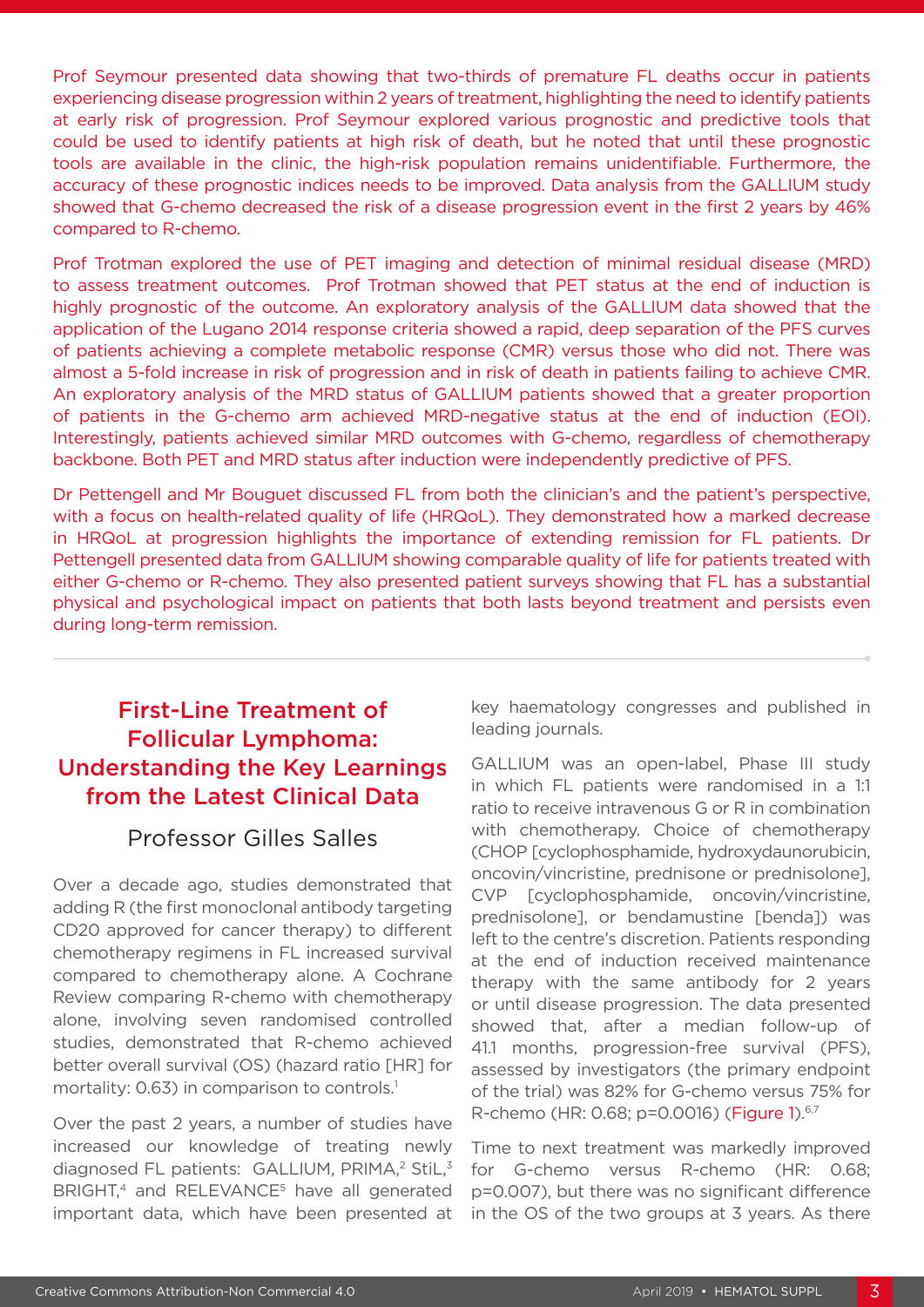are effective second-line therapies for FL, death is a less common outcome than progressive disease. Improved PFS would not necessarily be expected to translate into an OS benefit, especially after only a few years of follow-up in this indolent lymphoma, with estimated median survival >15 years.

Safety data from the chemotherapy backbone analysis showed that Grade 3–5 adverse events occurred in 75% of patients receiving G-chemo versus 69% receiving R-chemo, serious adverse events in 47% receiving G-chemo versus 41% receiving R-chemo, Grade 5 (fatal) adverse events in 4% receiving G-chemo versus 4% receiving R-chemo, and adverse events leading to treatment discontinuation in 16% receiving G-chemo versus 15% receiving R-chemo.6

Analysis of GALLIUM according to different chemotherapy backbones used consistently showed PFS superiority of G-chemo over R-chemo regardless of the chemotherapy paired with it (benda HR: 0.63; CHOP HR: 0.72; and CVP HR: 0.79).<sup>6</sup> Analysis of adverse events according to chemotherapy backbone showed that Grade 3–5 adverse events were more frequent for CHOP, while serious adverse events and Grade 5 (fatal) events were more common following benda.6

New data from the PRIMA study, in which patients with high tumour burden and previously untreated FL were randomised in a 1:1 ratio to receive either R-maintenance therapy or observation, was presented at the American Society of Hematology (ASH) 2017 annual meeting.<sup>8</sup> Randomisation followed immunotherapy with R plus various chemotherapies. The updated results showed that estimated 10-year PFS was 51% for R maintenance versus 35% for observation (HR: 0.61; p<0.0001).<sup>2</sup>

In the StiL 1-2003 study, patients with indolent or mantle cell lymphoma (MCL) were randomised in a 1:1 ratio to receive either intravenous benda or CHOP for a maximum of 6 cycles.<sup>9</sup> Updated results show that the median time to next treatment had not been reached in the R-benda group versus 56 months in the R-CHOP group  $(HR: 0.52; p<0.001).$ <sup>10</sup> In both the PRIMA and STiL studies, no OS differences were found between study arms.

The BRIGHT study investigated R-benda versus standard treatment (R-CHOP or R-CVP) in indolent non-Hodgkin lymphoma (iNHL) or MCL.<sup>11</sup> After standard treatment was assigned (according to performance status, comorbidities, and general health), patients were randomised in a 1:1 ratio to an open-label treatment with either R-benda or standard treatment. Five-year PFS was 65.5% for R-benda compared with 55.8% for standard treatment  $(HR: 0.61; p=0.0025).<sup>12</sup>$  When stratified according to lymphoma type, 5-year PFS in iNHL patients treated with R-benda was 81.6% compared with 85% for standard treatment (HR: 0.70; p=0.0582). For MCL, 5-year PFS for R-benda was 39.7% versus 14.2% for standard treatment (HR: 0.40; p=0.0582). However, OS was not statistically different: 81.6% for R-benda patients versus 85.0% for R-CHOP/R-CVP patients (HR: 1.15; p=0.5461). For patients with iNHL, 5-year OS for R-benda was 86.1% versus 89.1% for R-CHOP/R-CVP (HR: 1.34; p=0.3316), while for MCL 5-year OS was 59.4% for R-benda versus 62.6% for R-CHOP/R-CVP (HR: 0.86; p=0.6894).12

Echoing the PRIMA data, in a non-randomised population, a post hoc analysis examining maintenance in BRIGHT (used at investigator's discretion) found that the duration of response was longer for patients receiving R maintenance after R-benda compared to patients not receiving maintenance (HR: 0.50; p=0.0298).4

The RELEVANCE study was the first randomised Phase III study of a chemotherapy-free regimen, comparing R plus lenalidomide  $(R<sup>2</sup>)$  to standard R-chemo, with investigators given the choice between R-CHOP, R-CVP, or R-benda, followed by R maintenance.<sup>13</sup> The RELEVANCE study failed to demonstrate superiority for  $R<sup>2</sup>$  over R-chemo at 120 weeks for complete response assessed by central review  $(p=0.13)^5$  and found no difference for interim PFS (p=0.48).

Future considerations for FL include whether patients at increased risk of early progression can be identified. New therapeutic agents to treat FL include monoclonal antibodies and kinase inhibitors; improve R efficacy through other agents; new targeted agents, such as venetoclax and tazemetostat; and chimeric antigen receptor T cells. Other considerations include integrating new agents into current standards of care and avoiding long-term toxicities.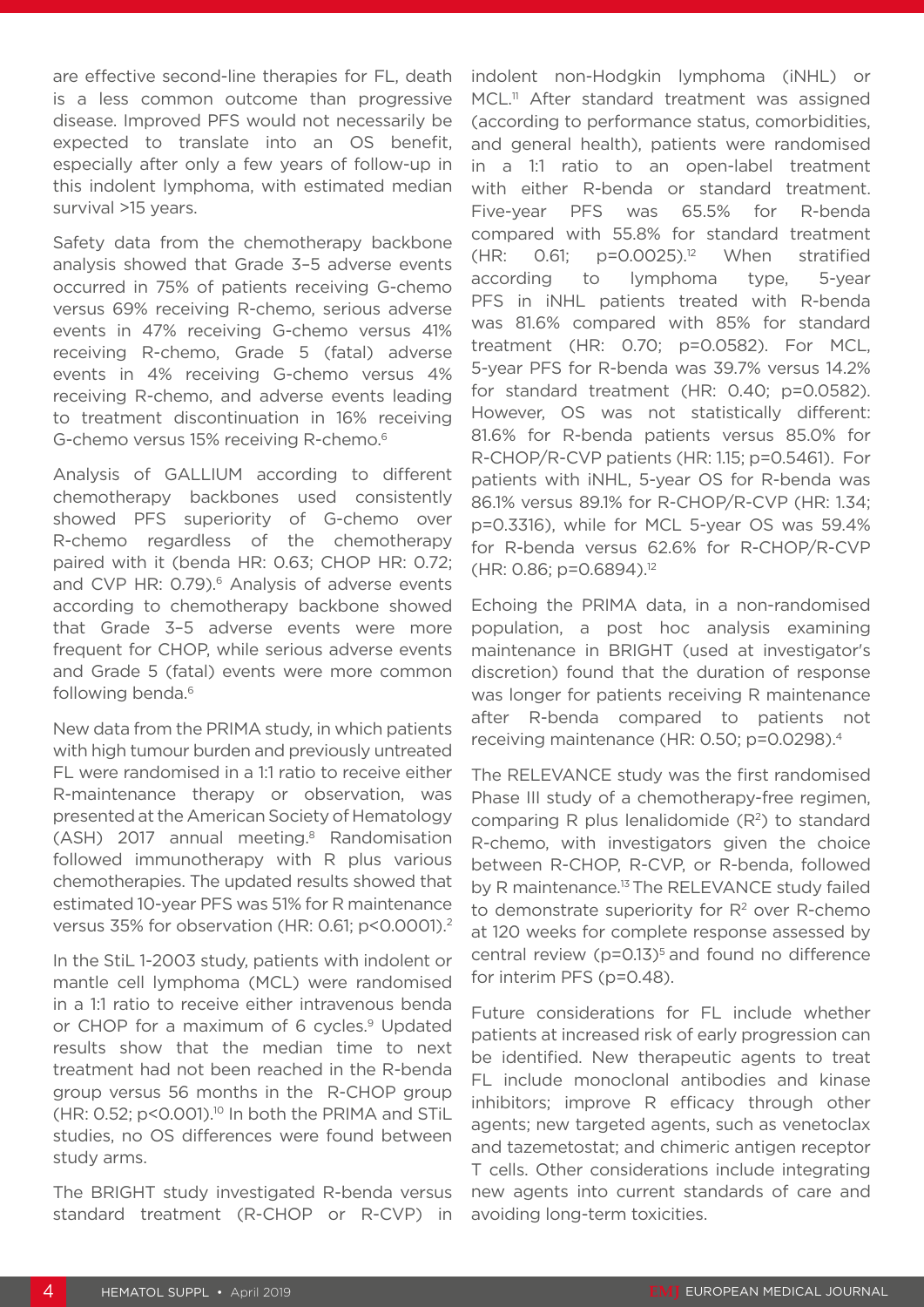INV-assessed PFS





#### Figure 1: GALLIUM: Progression-free survival after a median follow up of 41.1 months\* was significantly improved with obinutuzumab plus chemotherapy versus rituximab plus chemotherapy. with-to-treat population; in the primary analysis, and in the primary and  $\mathbf{r}$

CI: confidence interval; G: obinutuzumab; HR: hazard ratio; INV: investigator assessed; IRC: independent review committee; PFS: progression free survival; R: rituximab.  $\Box$ 

> \*Intent-to-treat population in the primary analysis after a median follow-up of 34.5 months, HR for INV-assessed PFS was 0.66 (95% CI: 0.51–0.85; p=0.0012). †Stratification factors: Follicular Lymphoma International Prognostic Index (FLIPI), chemotherapy regimen, and geographic region.

*Adapted from Hiddemann et al.6 and Marcus et al.7*

**PFS after 41.1 months' median follow-up1\***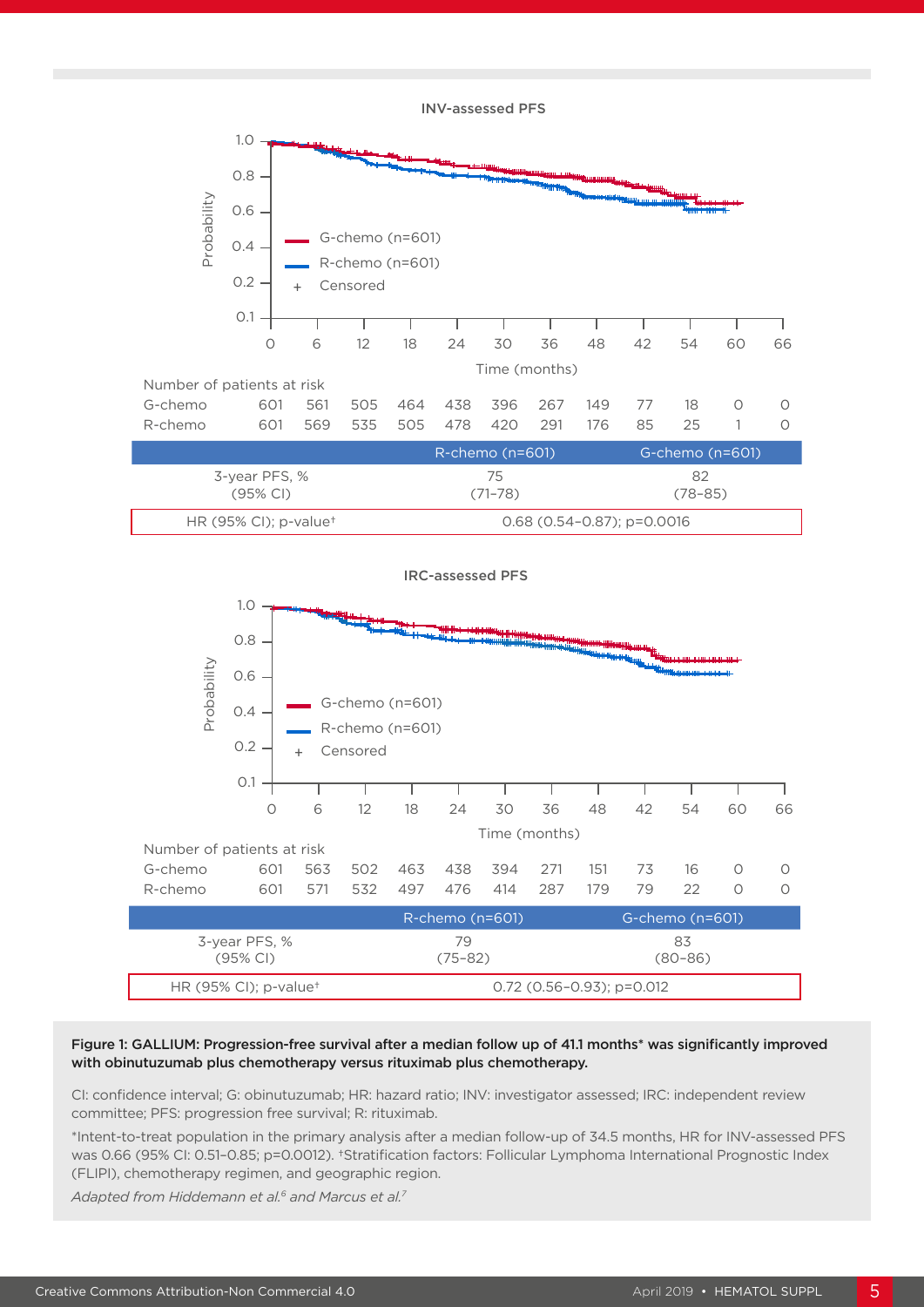# Recent Developments in Characterising High-Risk Subgroups of Follicular Lymphoma Patients

### Professor John Seymour

Although the majority of FL patients treated with chemotherapy, immunotherapy, and maintenance respond well, studies show that approximately 20% experience disease progression within 2 years.<sup>9,14-19</sup> Furthermore, a landmark observation showed that twothirds of premature deaths occur in FL patients experiencing disease progression within 2 years of treatment; this has major implications for providing additional treatment to high-risk patients.19 The study showed an increased Follicular Lymphoma International Prognostic Index (FLIPI)-adjusted risk of death for patients experiencing disease progression within the first 2 years (HR: 6.4; 95% CI: 4.3–9.6); however, patients whose disease remained under control for >2 years had life expectancies similar to age-matched healthy populations. Progression of disease within 2 years (POD24) has been strongly correlated with a higher risk of death and inferior OS.19,20 Two approaches for identifying FL patients at risk of early progression are baseline characteristics prior to treatment and early treatment outcomes, with the former allowing use of tailored treatment or alternative regimens and the later opportunities for adjustment.

FLIPI uses five baseline characteristics (Ann Arbor stage, age, haemoglobin level, number of nodal areas, and serum lactate dehydrogenase) to predict OS and PFS survival. The results from the PRIMA study showed that patients with low FLIPI scores had a 15% risk of early progression compared to 30% for high FLIPI patients.<sup>21</sup>

FLIPI-2 includes baseline characteristics from FLIPI plus bone marrow infiltration, longest diameter of largest lymph node >6 cm, and β2-microglobulin levels greater than the upper limit of normal.22,23 Studies have shown that FLIPI-2 achieved greater separation between PFS for high, intermediate, and low risk scores, with low score patients having a 10% likelihood of early disease progression.<sup>21</sup> FLIPI-2 removes the uncertainty around determining

the number of lymph nodes, but requires radiological assessment.

A number of other baseline factors have been identified as potentially prognostic, including blood and bone marrow biomarkers, histological grade, immune phenotype of neoplastic cells, host genetics, microenvironment, and histological transformation.24 The m7-FLIPI score was developed to integrate mutation status of seven genes (*EZH2*, *ARID1A*, *MEF2B*, *EP300*, *FOX01*, CREBBP, and *CARD11*) with FLIPI score and Eastern Cooperative Oncology Group (ECOG) performance status.25 A study showed m7-FLIPI identified a high-risk group (28%) of patients who had 5-year failure-free survival of 38% and a low-risk group of patients (72% of patients) who had a 5-year failure-free survival of 77% (HR: 4.14; p<0.0001). Additionally, the high-risk group had a 5-year OS of 65% versus 90% for the low risk group (HR: 3.38;  $p$ <0.001).<sup>26</sup> A drawback of m7-FLIPI is the need for next-generation sequencing tools that are not widely available.

In contrast, the PRIMA-prognostic index (PRIMA-PI) used bone marrow involvement and β2 microglobulin as the parameters by which to assess patients, selected because they are easy to measure clinically.<sup>21</sup> The final simplified PRIMA-PI score comprises 3 risk categories: low (β2 microglobulin ≤3 mg/L without bone marrow involvement), intermediate (β2 microglobulin ≤3 mg with bone marrow involvement), and high (β2 microglobulin >3 mg/L). Data has shown that PRIMA-PI achieves a similar degree of stratification to FLIPI, but with advantages of simplicity. The 5-year event free survival was 77% for low PRIMA-PI scores versus 76% for low FLIPI scores, 57% for intermediate PRIMA-PI scores versus 64% for intermediate FLIPI scores, and 44% for high PRIMA-PI scores versus 45% for high FLIPI scores.<sup>21</sup>

An alternative approach is using molecular predictive scores to explore gene expression profiles of 23 genes, selected to reflect multiple aspects of tumour biology.<sup>27</sup> The 23 gene expression profile data was found to independently predict progression of highrisk compared to low-risk groups (HR: 3.68; p<0.0001).27 Development of the 23 gene expression panel creates the possibility to integrate information with FLIPI. It has been shown that 80% of patients with both low FLIPI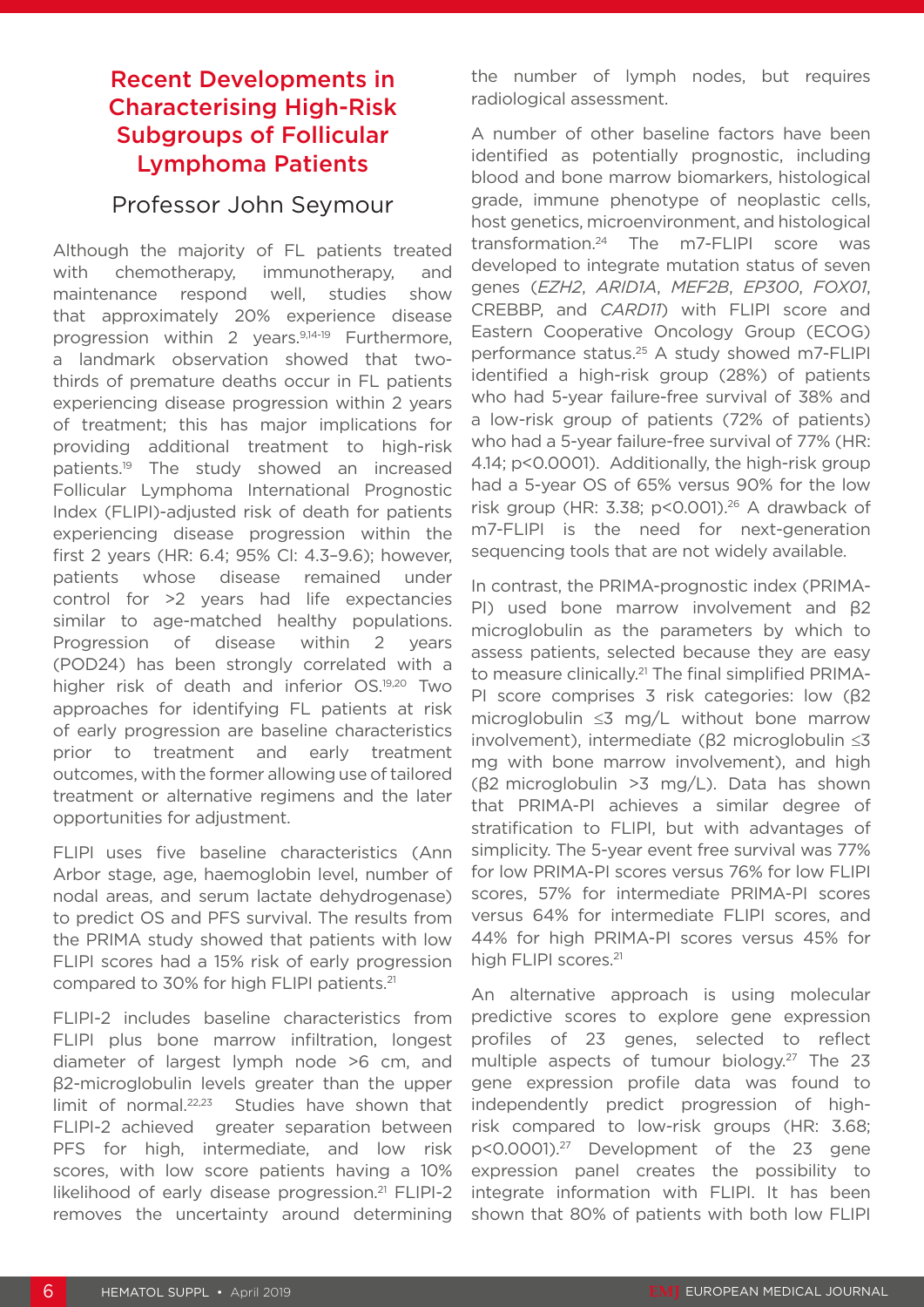and low 23 gene scores achieve PFS at 10 years. Conversely, patients with high FLIPI and high 23 gene scores are estimated to have a 2-year PFS <50% and should be considered for new treatment options.27

Although the adverse impact of p53 dysfunction has been known for decades in chronic lymphocytic leukaemia, the risk of *TP53* gene mutation and p53 protein expression has only recently become apparent in FL. Analysis of somatic mutations in 94 genes from 277 FL patients revealed 10 genes (including *TP53*) were more frequently mutated in early progression. Moreover, data showed that *TP53* expression occurred in 18% of patients with early progression versus 2% with late progression.28 In a second study evaluating p53 expression in PRIMA, investigators found p53 expression in >20% of cells was associated with reduced PFS (HR: 1.53; p=0.048), but not significantly associated with worse OS.29 Such data suggests p53 expression represents an important prognostic factor.

A study exploring GALLIUM data showed that OS at 2 years was 82.4% for FL patients who had progressed in the first 24 months (POD24) versus 98.2% for patients with no POD24 (age-adjusted HR: 12.2).<sup>20</sup> The presentation demonstrated that the use of G-chemo versus R-chemo was associated with a 46% reduction of POD24 over 2 years (Figure 2).

The POD24-Prognostic Index (POD24-PI), consisting of four parameters (high-risk FLIPI, EP300, FOX01, and EZH2), was designed to predict POD24. Comparison of the abilities to predict POD24 from the German Low-Grade Lymphoma Study Group (GLSG) data showed that m7-FLIPI was 76% accurate, POD24-PI 71% accurate, and FLIPI 60% accurate.26

resents an impertant progrissic ractor.<br>
POD at 12 months, and 76.5% for patients who<br>
experienced POD at 18 months.<sup>20</sup> Analysis of POD24-PI in GALLIUM demonstrated that the earlier progression occurs, the greater the risk of mortality. In the study, OS at 2 years was 20% for patients who experienced POD at 6 months, 58.4% for patients who experienced experienced POD at 18 months.<sup>20</sup>



#### Figure 2: Exploratory analysis from the GALLIUM study: In first-line follicular lymphoma, obinutuzumab plus chemotherapy reduced the risk of a POD24 event over 2 years by 46% versus rituximab plus chemotherapy.20

CI: confidence interval; G: obinutuzumab; POD24: progression of disease within 2 years; R: rituximab.

\*2-year cumulative incidence rates.

Risk reduction based on (1-HR)x100. Following further analysis, data value has been revised to 46% (95% confidence interval: 25.0–61.1) (as of November 2017).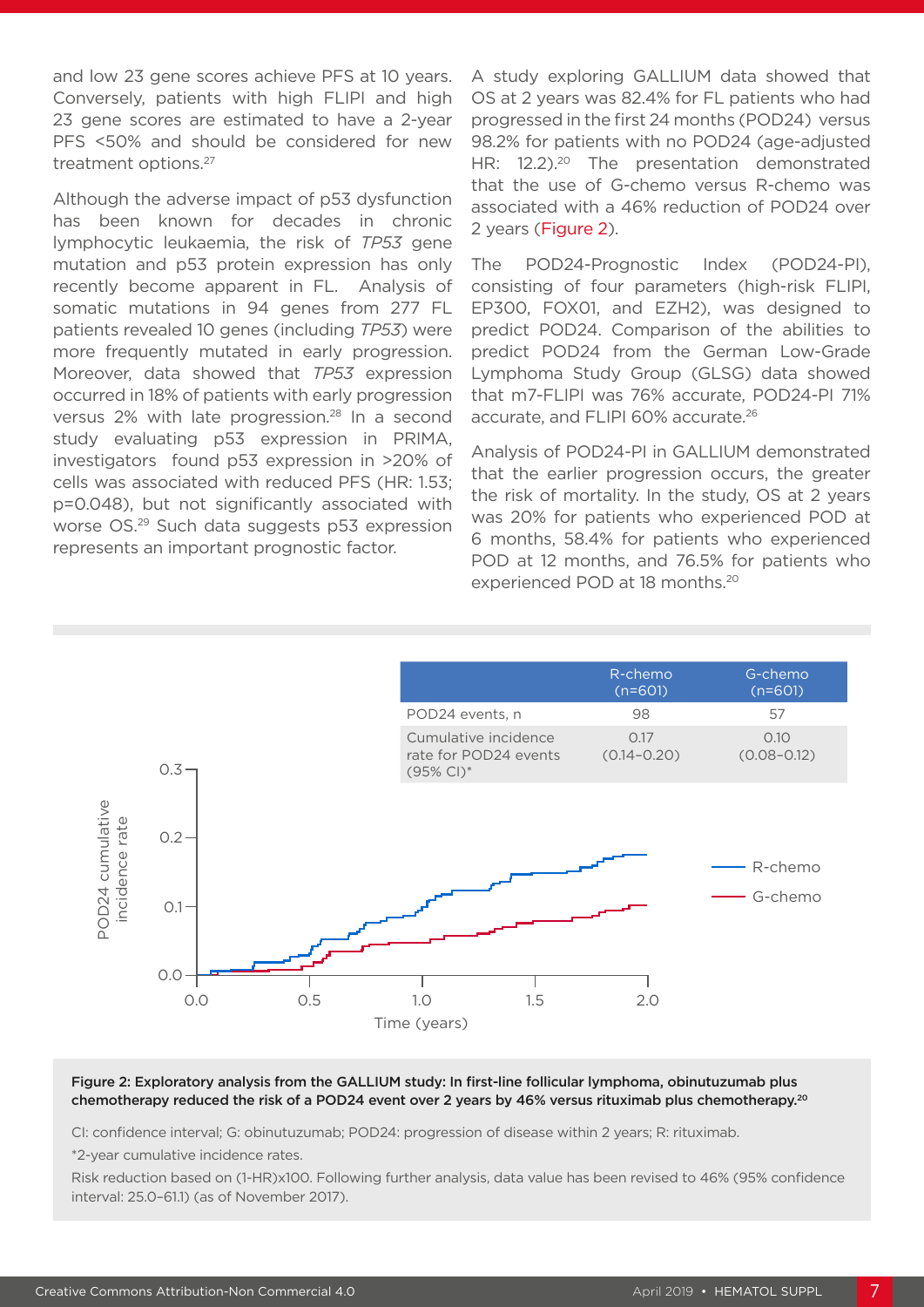Other potential prognostic parameters include total metabolic tumour volume (TMTV), circulating tumour cells (CTC), and cell-free DNA (cfDNA). Significant correlations have been found between TMTV and both CTC and cfDNA. A study showed that 4-year PFS was lower in FL patients with TMV  $>510$  cm<sup>3</sup>, CTC >0.0018 peripheral blood cells, and cfDNA >2,550 equivalent-genome/mL.<sup>30</sup> In comparison with TMTV alone, no additional prognostic information was obtained measuring CTCS, but PFS was shorter for patients with high cfDNA and TMTV suggesting each independently identified outcomes.

To conclude, optimal implementation of FL prognostic tools has yet to be achieved and the high-risk population of FL patients remains unidentifiable.

# Promising New Ways to Assess the Outcome of Follicular Lymphoma Treatment: Applying GALLIUM Data in the Real World

## Professor Judith Trotman

Prof Trotman presented two promising new approaches for the assessment of FL outcomes. For patients in the GALLIUM trial, EOI PET scan information was available for 595 patients, MRD status in 785 patients, and both in 298 patients. 6,31,32

Analysis of EOI response (according to 2014 Lugano criteria) $33$  revealed no significant differences in outcomes between G-chemo and R-chemo (OR 84% for G-chemo versus 79% for R-chemo [p=0.301).<sup>32</sup> Furthermore, complete metabolic response (CMR) was 78% for G-chemo versus 73% for R-chemo (p=0.18). One possible explanation for a lack of difference in CMR rate may be due to the study not being sufficiently powered (n=595) to address metabolic response.32-34 There was a rapid, pronounced, and ongoing separation in PFS between patients achieving CMR and those failing to do so (HR: 0.21; 95% CI: 0.13-0.34; p<0.0001).<sup>32</sup> Additionally, the Lugano 2014 criteria showed a significant difference in OS between patients achieving CMR at EOI and those failing to do so (HR: 0.22;

95% CI 0.11-0.45; p<0.0001).<sup>32</sup> Within 2.5 years after induction, 13% (9/69) of patients failing to obtain CMR had died from their lymphoma compared to 1% (5/450) of those achieving CMR.

In a Cox multiple regression model, the only highly significant predictor of inferior OS was failure to achieve CMR (HR: 0.2, p<0.0001). PET status (non-CMR versus CMR), treatment arm (R-chemo versus G-chemo), induction chemotherapy (benda versus CHOP/CVP), and FLIPI category did not prove to be strong predictors of inferior OS.31

Analysis of GALLIUM demonstrated minimal residual disease (MRD) response (using blood and bone marrow) was 92% with G-chemo versus 84.9% with R-chemo (p=0.0041).<sup>31</sup> For bone marrow, MRD was 93% with G-chemo versus 82.5% with R-chemo arm (p=0.0014).<sup>31</sup>

Additionally, analysis of GALLIUM showed MRD response rates were 92% for G-benda, 91% for G-CHOP, and 91% for G-CVP, suggesting obinutuzumab may act as an equaliser for less efficacious chemotherapies (Figure 3).<sup>31</sup>

In the patient group with both CMR and MRDnegative response, 2.5-year PFS (from EOI) was 85% (95% CI: 80–89), compared with 69% in the CMR and MRD-positive population.

During front-line management, awareness needs to be raised that agents increasing depth and duration of remission can cause immune suppression leading to an increased risk of infection. Such observations raise questions around the trade-offs that are made by patients at different times in their FL management.

# Maintaining Quality of Life in the Treatment of First-Line Follicular Lymphoma: Patient Perspective

# Doctor Ruth Pettengell and Mr Guy Bouguet

Dr Pettengell and Mr Bouguet provided an overview of the patient journey from diagnosis to remission from both clinical and patient perspectives. Information regarding the patients' perspective of the treatment journey was taken from the 2018 Lymphoma Coalition Global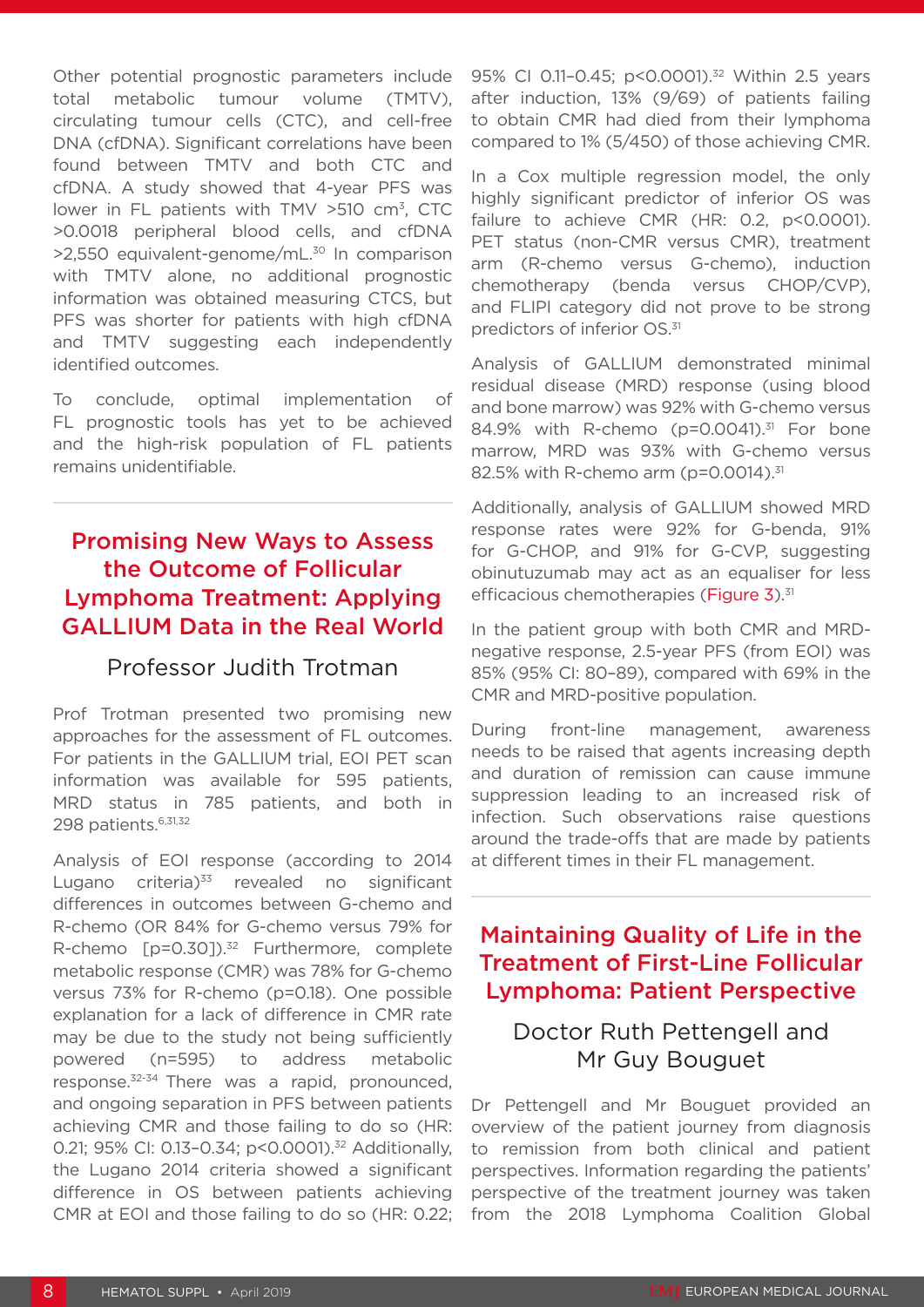Patient survey, with 6,600 respondents, including 937 patients with FL.<sup>35</sup>

At diagnosis, clinicians focus on staging and risk assessments to gain insights into disease course, with clinical activities involving biopsy and grading, CT/PET, and blood count and chemistry. Prognostic scores are used to determine treatment options, whether radiotherapeutic, 'watch and wait', or immunochemotherapeutic approaches are used. For treatment management, the most important aspects are minimising the impact of FL, treatment-related side effects, and quality of life.<sup>36</sup>

From the patient perspective, tailored information at diagnosis about FL and treatments is important. Patients want access to treatment and facilities, drug reimbursement, and personal support, and place emphasis on their ability to perform daily activities, as well as their physical, emotional, and psychological wellbeing.<sup>35,37,38</sup>

Quality of life depends on which stage of the treatment journey the patient has reached. At diagnosis, disease-related symptoms (e.g., enlarged lymph nodes and drenching night

sweats) have the biggest impact, but, during treatment, emphasis shifts towards side effects (e.g., nausea/vomiting).39

Given that FL currently cannot be cured, treatment aims include minimising the number of organs affected, controlling symptoms, improving quality of life, and promoting prolonged remission.37,40 Patients want the most effective option first to achieve longer treatment-free periods and avoid repeated chemotherapy. The lymphoma survey showed patients most actively sought information at diagnosis (64%), followed by 1–3 months later (19%).35 The survey found 65% of respondents would have liked more information and support at diagnosis, compared to 22% who felt they had received sufficient levels of support. Doctors and websites were a source of information for 65% of patients, while 43% of patients also reported using patient organisations as a source of information. Only 33% of patients felt this information to be adequate, raising concerns around lack of information, which gives rise to confusion, stress, and fear.35



#### Figure 3: Results from the GALLIUM study: Higher minimal residual disease response with obinutuzumab plus chemotherapy versus rituximab plus chemotherapy across compartments at the end of induction (N=785).

BM: bone marrow; G: obinutuzumab; MRD: minimal residual disease; R: rituximab. *Adapted from Pott et al.31*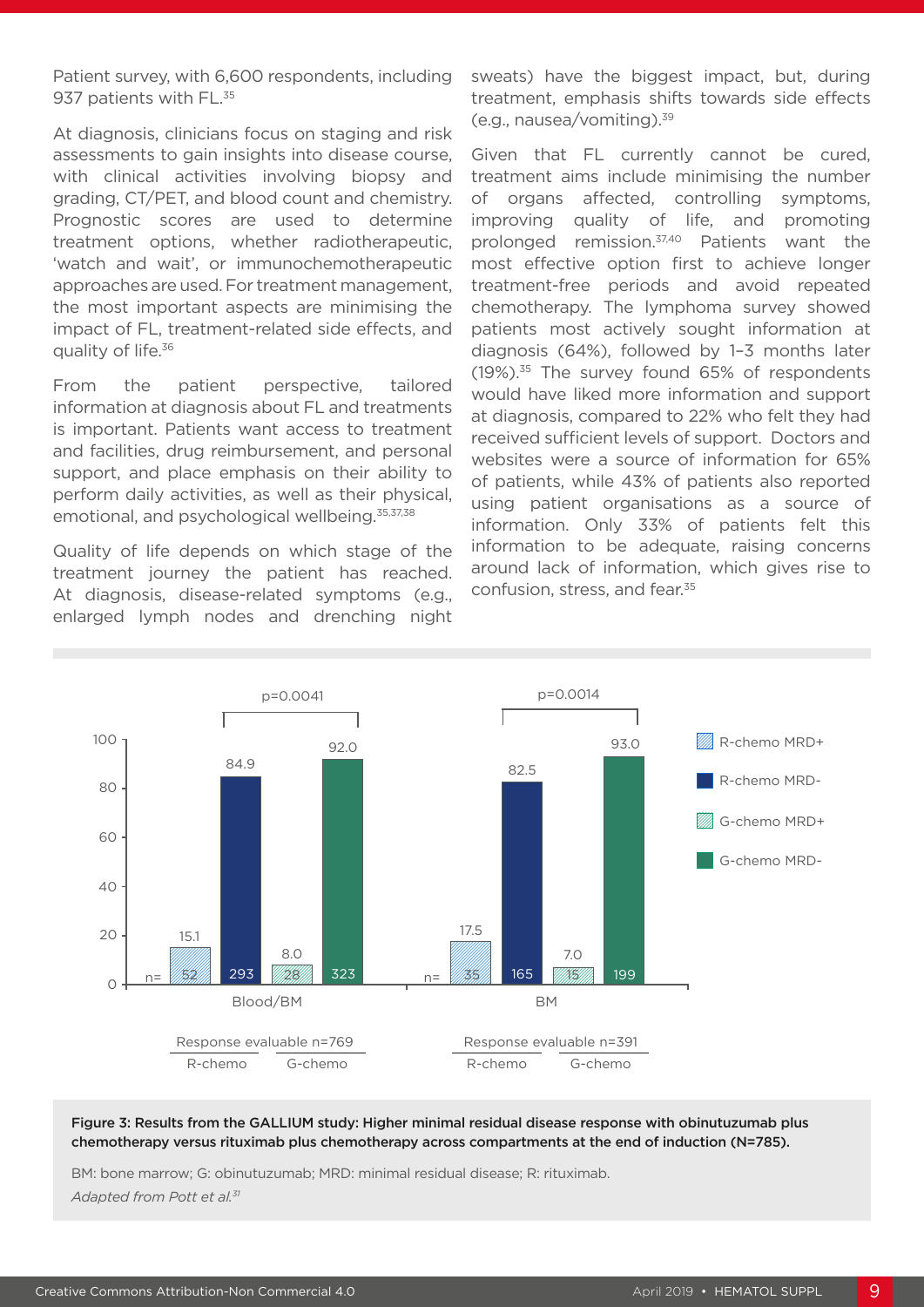Clinical considerations around treatment initiation include tumour burden, grade, symptoms, and comorbidities.<sup>41</sup> For patients, one of the main considerations is efficacy versus toxicity, with patients also wanting good quality of life, prognosis, drug reimbursement, and communication with health professionals. Their stage in life (e.g., whether in education, working, or retired) can influence their perspective.

The 'watch and wait' concept may confuse patients, with many concerned they are not receiving treatment. One study showed patients undergoing active FL surveillance experienced comparable scores for fatigue, sleeping problems, and financial problems to patients receiving radiotherapy and chemotherapy.42 Such findings demonstrate the fear that results from poor communication.

Options for first-line treatment of symptomatic FL are R monotherapy or CD20 monoclonal antibodies with chemotherapy (most commonly CHOP, benda, or CVP), followed by CD20 monoclonal antibody maintenance.<sup>7,36,43,44</sup> Patient needs depend on factors including age, previous treatment, disease stage, and life situations. Younger patients with a high-risk of progression can be willing to accept greater impact from treatment in return for efficacy, while older patients may look to balance treatment efficacy with quality of life. Initially, patients commonly feel efficacy to be paramount, but may prioritise quality of life after experiencing adverse events. Such shifting views demonstrate the importance of communication to align physician and patient goals.

Due to increased longevity, HRQoL has become an increasingly important consideration. The NCCN Functional Assessment of Cancer Therapy lymphoma (FACT-Lym) questionnaire has 42 items validated in lymphoma patient populations.45 A study administering FACT-Lym to FL patients showed scores differed according to disease stage, with relapsed patients demonstrating the lowest scores.46

A community-based study from the USA exploring the physical symptoms, side effects, and impaired performance in FL patients showed that, after first-line therapy, HRQoL of patients receiving R was equal to that of those undergoing observation.<sup>47</sup> Exploring HRQoL in GALLIUM, comparable improvements were found for G-chemo and R-chemo during maintenance and follow-up.48

During remission, there is debate over whether patients should be offered intermittent appointments or make appointments when they experience concerns. Data from the patient survey shows aspects of wellbeing (such as fear of relapse and loss and inability to work) get worse during remission.<sup>35</sup> Although the impact of FL on wellbeing improves with time, fear of relapse persists for >8 years after the end of treatment.<sup>35</sup>

In conclusion, maintaining remission in patients optimises HRQoL, with the GALLIUM study showing HRQoL improves during and after induction that remain stable during maintenance and remission. The persistent fear of relapse cited by patients suggests the need for continuous support during the treatment journey. Overall, patient organisations, physicians, and allied healthcare professionals need to support patients throughout their journey.

#### References

- 1. Schulz H et al. Chemotherapy plus rituximab versus chemotherapy alone for B-cell non-Hodgkin's lymphoma. Cochrane Database Syst Rev. 2007;17(4):CD003805.
- 2. Salles G et al. Long term followup of the PRIMA Study: Half of patients receiving rituximab remain progression free at 10 years. Abstract 486. ASH Meeting, 9-12 December, 2017.
- 3. Rummel M et al. Four versus two years of rituximab maintenance (R-maintenance ) following bendamustin plus rituximab (B-R): Initial results of a prospective, randomized multicenter phase 3 study in first-line follicular lymphoma (the StiL NHL7-2008 MAINTAIN study). Abstract 483. ASH Meeting, 9-12 December, 2017.
- 4. Kahl B et al. Assessment of maintenance rituximab after first-line bendamustine-rituximab in patients with follicular lymphoma: An analysis from the BRIGHT trial. Abstract 484. ASH Meeting, 9-12 December, 2017.
- 5. Fowler N et al. RELEVANCE: Phase III randomized study of lenalidomide plus rituximab (R2) versus chemotherapy plus rituximab, followed by rituximab maintenance, in patients with previously untreated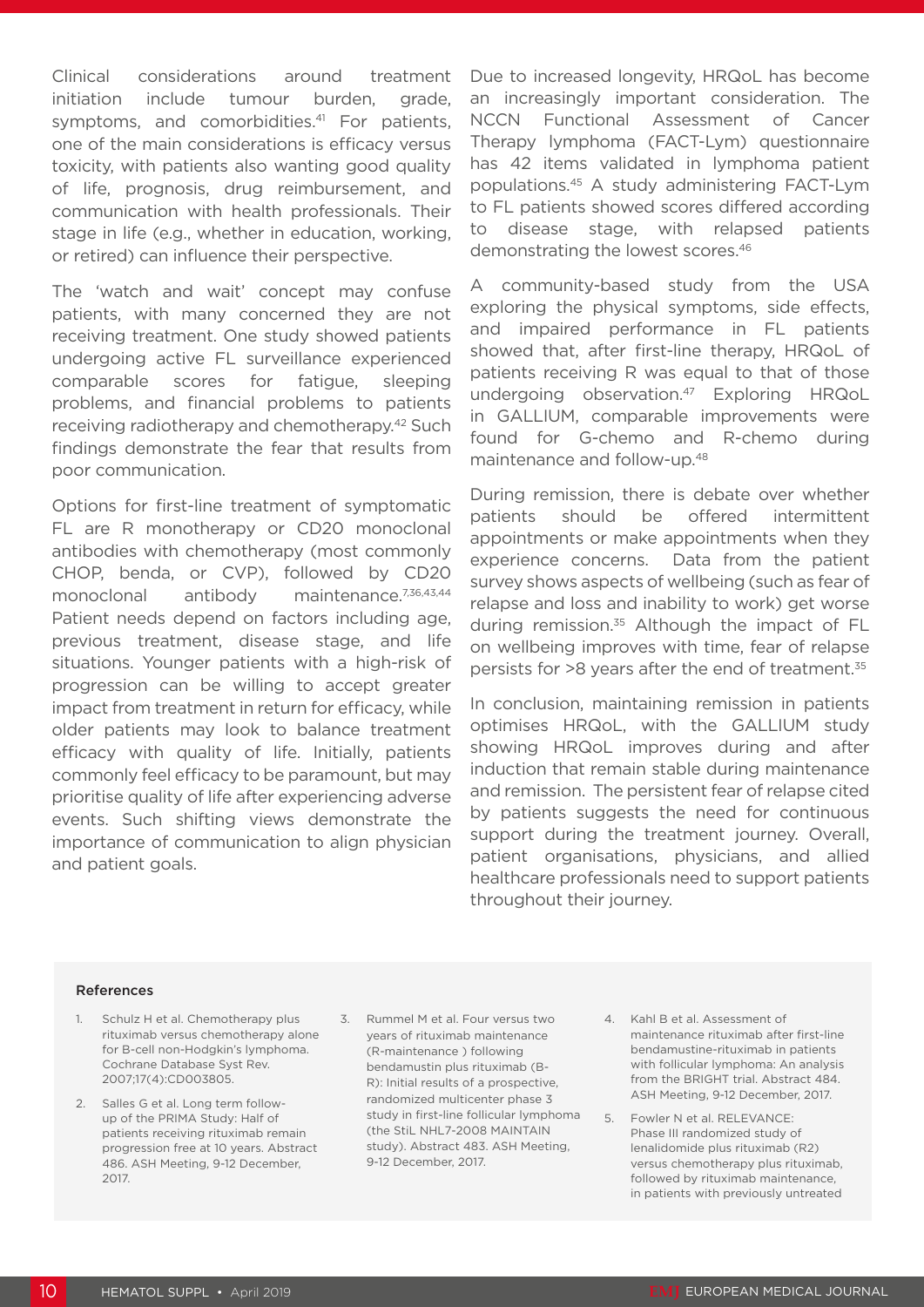follicular lymphoma. Abstract 7500. ASCO Meeting, 1-5 June, 2018.

- 6. Hiddemann W et al. Immunochemotherapy with obinutuzumab or rituximab for previously untreated follicular lymphoma in the GALLIUM Study: Influence of chemotherapy on efficacy and safety. J Clin Oncol. 2018;36(23):2395-2404.
- 7. Marcus R et al. Obinutuzumab for the first-line treatment of follicular lymphoma. N Engl J Med. 2017;377(14):1331-1344.
- 8. Salles G et al. Rituximab maintenance for 2 years in patients with high tumour burden follicular lymphoma responding to rituximab plus chemotherapy (PRIMA): A Phase 3, randomised controlled trial. Lancet. 2011;377(9759):42-51.
- 9. Rummel M et al. Bendamustine plus rituximab versus CHOP plus rituximab as first-line treatment for patients with indolent and mantle-cell lymphomas: An openlabel, multicentre, randomised, Phase 3 non-inferiority trial. Lancet. 2013;381:1203-10.
- 10. Rummel M et al. Bendamustine plus rituximab (B-R) versus CHOP plus rituximab (CHOP-R) as first-line treatment in patients with indolent lymphomas: Nine-year updated results from the StiL NHL1 study. Abstract 7501. ASCO Meeting, 2-6 June, 2017.
- 11. Finn IW. Randomized trial of bendamustine-rituximab or R-CHOP/ R-CVP in first-line treatment of indolent NHL or MCL: The BRIGHT study. Blood. 2014;123(19):2944-52.
- 12. Finn IW et al. First-line treatment of iNHL or MCL patients with BR or R-CHOP/ R-CVP: Results of the BRIGHT 5-year follow-up study. J Clin Oncol. 2017;35:suppl:7500.
- 13. Morschhauser F et al.; RELEVANCE Trial Investigators. Rituximab plus lenalidomide in advanced untreated follicular lymphoma. N Engl J Med. 2018;379(10):934-47.
- 14. Press O et al. Phase III randomized intergroup trial of CHOP plus rituximab compared with CHOP chemotherapy plus (131) iodinetositumomab for previously untreated follicular non-Hodgkin lymphoma: SEOG S0016. J Clin Oncol. 2013;31(3):314-20.
- 15. Morschhauser F et al. Impact of induction chemotherapy regimen on response, safety and outcome in the PRIMA study. Abstract 22. International Conference on Malignant Lymphoma, 15-18 June, 2011.
- 16. Frederico M et al. R-CVP versus R-CHOP versus R-FM for the initial treatment of patients with advancedstage follicular lymphoma: Results of the FOLL05 trial conducted by the

Fondazione Italiana Linfomi. J Clin Oncol. 2013;31(12):1506-13.

- 17. Marcus R et al. CVP chemotherapy plus rituximab compared with CVP as first-line treatment for advanced follicular lymphoma. Blood. 2005;105(4):1417-23.
- 18. Herold M et al. Rituximab added to first-line mitoxantrone, chlorambucil, and prednisolone chemotherapy followed by interferon maintenance prolongs survival in patients with advanced follicular lymphoma: An East German Study Group Hematology and Oncology Study. J Clin Oncol. 2007;25(15):1986-92.
- 19. Casulo C et al. Early relapse of follicular lymphoma after rituximab plus cyclophosphamide, doxorubicin, vincristine, and prednisone defines patients at high risk for death: An analysis from the National LymphoCare Study. J Clin Oncol. 2015;33(23):2516-22.
- 20. Launonen A et al. Early Disease progression predicts poorer survival in patients with Follicular Lymphoma (FL) in the GALLIUM Study. Abstract 1490. ASH Meeting, 9-12 December, 2017.
- 21. Bachy E et al. A simplified scoring system in de novo follicular lymphoma treated initially with immunochemotherapy. Blood. 2018;132(1):49-58.
- 22. Federico M et al. Follicular lymphoma international prognostic index 2: A new prognostic index for follicular lymphoma developed by the international follicular lymphoma prognostic factor project. J Clin Oncol. 2009;27(27):4555-62.
- 23. Casulo C. Risk stratification in follicular lymphoma. Best Pr Res Clin Haematol. 2018;31(1):15-22.
- 24. Relander T et al. Prognostic factors in follicular lymphoma. J Clin Oncol. 2010;28(17):2902-13. Erratum in: J Clin Oncol. 2010;28(30):4664.
- 25. Pastore A et al. Integration of gene mutations in risk prognostication for patients receiving first-line immunochemotherapy for follicular lymphoma: A retrospective analysis of a prospective clinical trial and validation in a population-based registry. Lancet Oncol. 2015;16(9):1111- 22.
- 26. Jurinovic V et al. Clinicogenetic risk models predict early progression of follicular lymphoma after firstline immunochemotherapy. Blood. 2016;128(8):1112-20.
- 27. Huet S et al. A gene-expression profiling score for prediction of outcome in patients with follicular lymphoma: A retrospective training and validation analysis in three international cohorts. Lancet Oncol. 2018;19(4):549-61.
- 28. Kridel R et al. Histological transformation and progression in follicular lymphoma: A clonal evolution study. PLoS Med. 2016;13(12):e1002197.
- 29. Canioni D et al. Prognostic value of P53 and Myc protein expression in follicular lymphomas in the PRIMA Trial in the Lysa Group. Abstract 1508. ASH Meeting, 9-12 December, 2017.
- 30. Delfau-Larue M et al. Total metabolic tumor volume, circulating tumor cells, cell-free DNA: Distinct prognostic value in follicular lymphoma. Blood Adv. 2018;2(7):807-16.
- 31. Pott C et al. Minimal residual disease in patients with follicular lymphoma treated with obinutuzumab or rituximab as first-line induction immunotherapy and maintenance in the phase 3 GALLIUM study. Abstract 613. ASH Meeting, 3-6 December, 2016.
- 32. Trotman J et al. Prognostic value of PET-CT after first-line immunochemotherapy for follicular lymphoma in the Phase III GALLIUM study. Abstract 21. International Conference on Malignant Lymphoma, 14-17 June, 2017.
- 33. Cheson B et al.; Alliance, Australasian Leukaemia and Lymphoma Group; Eastern Cooperative Oncology Group; European Mantle Cell Lymphoma Consortium; Italian Lymphoma Foundation; European Organisation for Research; Treatment of Cancer/ Dutch Hemato-Oncology Group; Grupo Español de Médula Ósea; German High-Grade Lymphoma Study Group; German Hodgkin's Study Group; Japanese Lymphorra Study Group; Lymphoma Study Association; NCIC Clinical Trials Group; Nordic Lymphoma Study Group; Southwest Oncology Group; United Kingdom National Cancer Research Institute. Recommendations for initial evaluation, staging, and response assessment of hodgkin and non-hodgkin lymphoma: The Lugano Classification. J Clin Oncol. 2014;32(27):3059-67.
- 34. Barrington S et al. Role of imaging in the staging and response assessment of lymphoma: Consensus of the International Conference on Malignant Lymphoma Imaging Working Group. J Clin Oncol. 2014;32(27):3048-58.
- 35. Lymphoma Coalition. 2018 Lymphoma Global Patient Survey. 2018. Available at: https:// www.lymphomacoalition.org/ images/2018GPSReports/Global-Patient-Survey-2018---GLOBAL-2019. pdf. Last accessed: 13 January 2019.
- 36. Dreyling M et al. Newly diagnosed and relapsed follicular lymphoma: ESMO clinical practice guidelines. Ann Oncol. 2016;27(suppl 5):v83-v90.